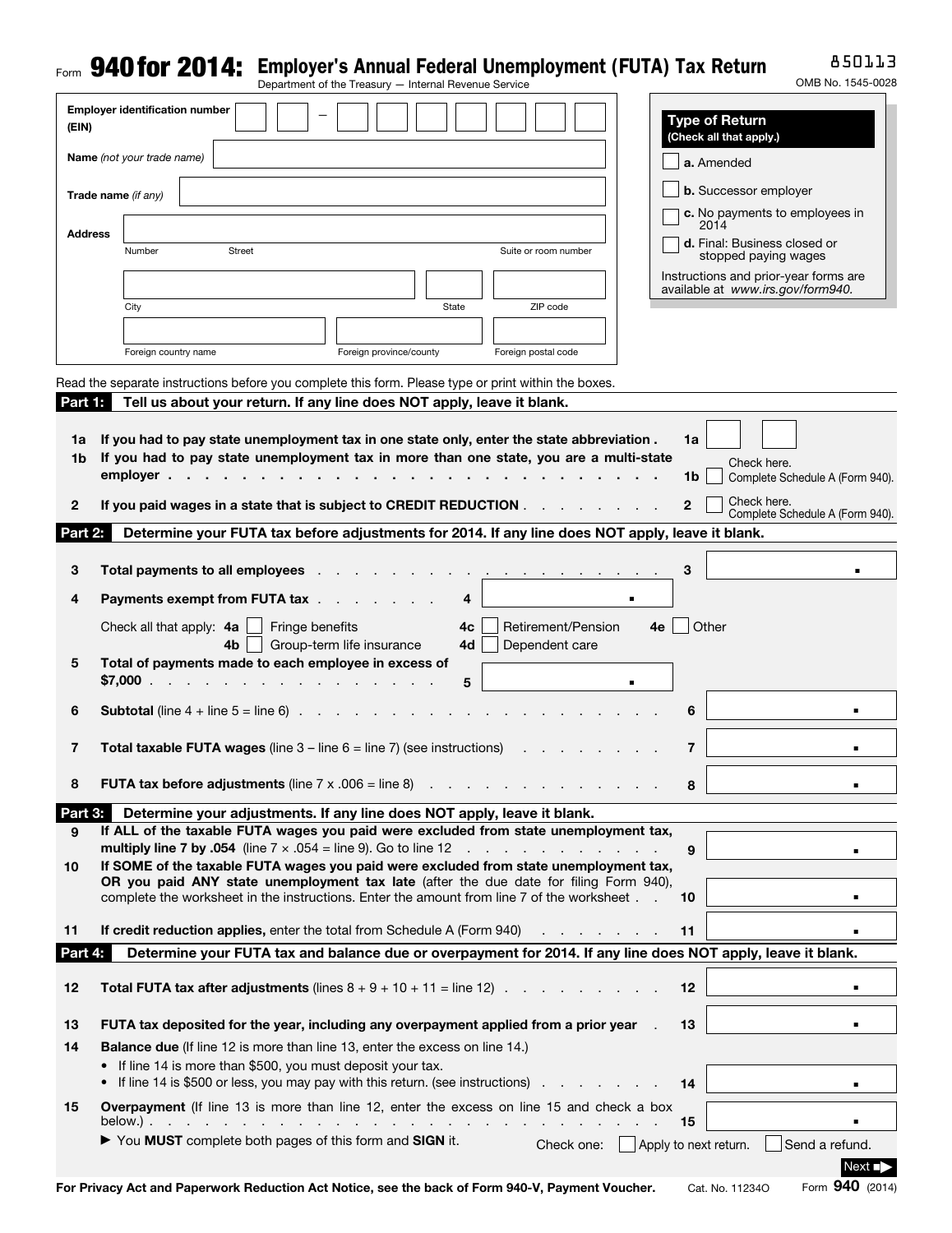| Name (not your trade name)                                                                                                                                                                                                                                                                                                                     |                                  |                                              |                                                                                                                                     |            |                          |             |                |  |                                |                           |
|------------------------------------------------------------------------------------------------------------------------------------------------------------------------------------------------------------------------------------------------------------------------------------------------------------------------------------------------|----------------------------------|----------------------------------------------|-------------------------------------------------------------------------------------------------------------------------------------|------------|--------------------------|-------------|----------------|--|--------------------------------|---------------------------|
| Part 5:                                                                                                                                                                                                                                                                                                                                        |                                  |                                              | Report your FUTA tax liability by quarter only if line 12 is more than \$500. If not, go to Part 6.                                 |            |                          |             |                |  |                                |                           |
| 16 Report the amount of your FUTA tax liability for each quarter; do NOT enter the amount you deposited. If you had no liability for<br>a quarter, leave the line blank.                                                                                                                                                                       |                                  |                                              |                                                                                                                                     |            |                          |             |                |  |                                |                           |
| 16a 1st quarter (January 1 - March 31)                                                                                                                                                                                                                                                                                                         |                                  |                                              |                                                                                                                                     | 16a        |                          |             |                |  |                                |                           |
| <b>16b 2nd quarter</b> (April $1 -$ June 30) $\ldots$ $\ldots$ $\ldots$ $\ldots$                                                                                                                                                                                                                                                               |                                  |                                              |                                                                                                                                     | 16b        |                          |             |                |  |                                |                           |
| <b>16c</b> 3rd quarter (July $1 -$ September 30) $\ldots$ $\ldots$ $\ldots$                                                                                                                                                                                                                                                                    |                                  |                                              |                                                                                                                                     | 16c        |                          |             |                |  |                                |                           |
| <b>16d 4th quarter</b> (October $1 -$ December 31) $\ldots$ $\ldots$                                                                                                                                                                                                                                                                           |                                  |                                              |                                                                                                                                     | <b>16d</b> |                          |             | $\blacksquare$ |  |                                |                           |
| <b>Total tax liability for the year</b> (lines $16a + 16b + 16c + 16d =$ line 17) <b>17</b>                                                                                                                                                                                                                                                    |                                  |                                              |                                                                                                                                     |            |                          |             | $\blacksquare$ |  |                                | Total must equal line 12. |
| Part 6:<br>for details.                                                                                                                                                                                                                                                                                                                        |                                  | May we speak with your third-party designee? | Do you want to allow an employee, a paid tax preparer, or another person to discuss this return with the IRS? See the instructions  |            |                          |             |                |  |                                |                           |
| Yes.                                                                                                                                                                                                                                                                                                                                           | Designee's name and phone number |                                              |                                                                                                                                     |            |                          |             |                |  |                                |                           |
|                                                                                                                                                                                                                                                                                                                                                |                                  |                                              | Select a 5-digit Personal Identification Number (PIN) to use when talking to IRS                                                    |            |                          |             |                |  |                                |                           |
| No.                                                                                                                                                                                                                                                                                                                                            |                                  |                                              |                                                                                                                                     |            |                          |             |                |  |                                |                           |
|                                                                                                                                                                                                                                                                                                                                                |                                  |                                              |                                                                                                                                     |            |                          |             |                |  |                                |                           |
| Part 7:                                                                                                                                                                                                                                                                                                                                        |                                  |                                              | Sign here. You MUST complete both pages of this form and SIGN it.                                                                   |            |                          |             |                |  |                                |                           |
| best of my knowledge and belief, it is true, correct, and complete, and that no part of any payment made to a state unemployment<br>fund claimed as a credit was, or is to be, deducted from the payments made to employees. Declaration of preparer (other than<br>taxpayer) is based on all information of which preparer has any knowledge. |                                  |                                              | Under penalties of perjury, I declare that I have examined this return, including accompanying schedules and statements, and to the |            |                          |             |                |  |                                |                           |
| Sign your                                                                                                                                                                                                                                                                                                                                      |                                  |                                              |                                                                                                                                     |            | Print your<br>name here  |             |                |  |                                |                           |
| name here                                                                                                                                                                                                                                                                                                                                      |                                  |                                              |                                                                                                                                     |            | Print your<br>title here |             |                |  |                                |                           |
| Date                                                                                                                                                                                                                                                                                                                                           |                                  |                                              |                                                                                                                                     |            | Best daytime phone       |             |                |  |                                |                           |
| <b>Paid Preparer Use Only</b>                                                                                                                                                                                                                                                                                                                  |                                  |                                              |                                                                                                                                     |            |                          |             |                |  | Check if you are self-employed |                           |
| Preparer's name                                                                                                                                                                                                                                                                                                                                |                                  |                                              |                                                                                                                                     |            |                          | <b>PTIN</b> |                |  |                                |                           |
| Preparer's<br>signature                                                                                                                                                                                                                                                                                                                        |                                  |                                              |                                                                                                                                     |            |                          |             | Date           |  |                                |                           |
| Firm's name (or yours<br>if self-employed)                                                                                                                                                                                                                                                                                                     |                                  |                                              |                                                                                                                                     |            |                          | <b>EIN</b>  |                |  |                                |                           |
| <b>Address</b>                                                                                                                                                                                                                                                                                                                                 |                                  |                                              |                                                                                                                                     |            |                          |             | Phone          |  |                                |                           |
| City                                                                                                                                                                                                                                                                                                                                           |                                  |                                              | <b>State</b>                                                                                                                        |            |                          |             | ZIP code       |  |                                |                           |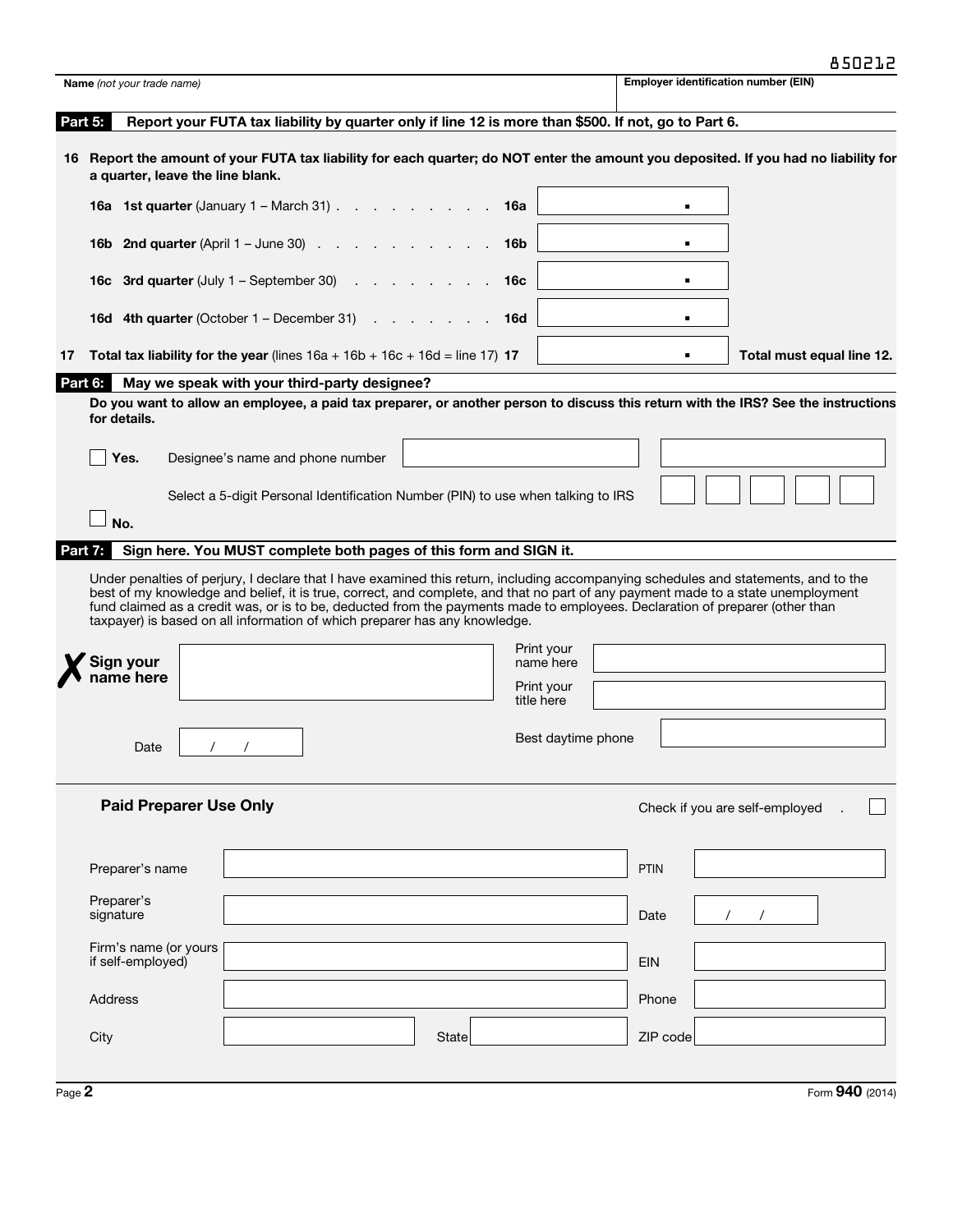## Form 940-V, Payment Voucher

#### Purpose of Form

Complete Form 940-V, Payment Voucher, if you are making a payment with Form 940, Employer's Annual Federal Unemployment (FUTA) Tax Return. We will use the completed voucher to credit your payment more promptly and accurately, and to improve our service to you.

### Making Payments With Form 940

To avoid a penalty, make your payment with your 2014 Form 940 only if your FUTA tax for the fourth quarter (plus any undeposited amounts from earlier quarters) is \$500 or less. If your total FUTA tax after adjustments (Form 940, line 12) is more than \$500, you must make deposits by electronic funds transfer. See *When Must You Deposit Your FUTA Tax?* in the Instructions for Form 940. Also see sections 11 and 14 of Pub. 15 (Circular E), Employer's Tax Guide, for more information about deposits.

Caution. *Use Form 940-V when making any payment with Form 940. However, if you pay an amount with Form 940 that should have been deposited, you may be subject to a penalty. See* Deposit Penalties *in section 11 of Pub. 15 (Circular E).*

#### Specific Instructions

Box 1—Employer Identification Number (EIN). If you do not have an EIN, you may apply for one online. Go to IRS.gov and type "EIN" in the search box. You may also apply for an EIN by faxing or mailing Form SS-4, Application for Employer Identification Number, to the IRS. If you have not received your EIN by the due date of Form 940, write "Applied For" and the date you applied in this entry space.

Box 2—Amount paid. Enter the amount paid with Form 940.

Box 3—Name and address. Enter your name and address as shown on Form 940.

• Enclose your check or money order made payable to the "United States Treasury." Be sure to enter your EIN, "Form 940," and "2014" on your check or money order. Do not send cash. Do not staple Form 940-V or your payment to Form 940 (or to each other).

• Detach Form 940-V and send it with your payment and Form 940 to the address provided in the Instructions for Form 940.

Note. You must also complete the entity information above Part 1 on Form 940.

|                                                        |                                                                                 | Detach Here and Mail With Your Payment and Form 940. ▼                                                                        |         |       |
|--------------------------------------------------------|---------------------------------------------------------------------------------|-------------------------------------------------------------------------------------------------------------------------------|---------|-------|
| <b>E</b> 940-V                                         | <b>Payment Voucher</b><br>Do not staple or attach this voucher to your payment. |                                                                                                                               |         |       |
| Department of the Treasury<br>Internal Revenue Service |                                                                                 |                                                                                                                               |         |       |
| 1 Enter your employer identification number (EIN).     |                                                                                 | Enter the amount of your payment. $\blacktriangleright$<br>Make your check or money order payable to "United States Treasury" | Dollars | Cents |
|                                                        |                                                                                 | Enter your business name (individual name if sole proprietor).                                                                |         |       |

Enter your address.

Enter your city, state, and ZIP code or your city, foreign country name, foreign province/county, and foreign postal code.